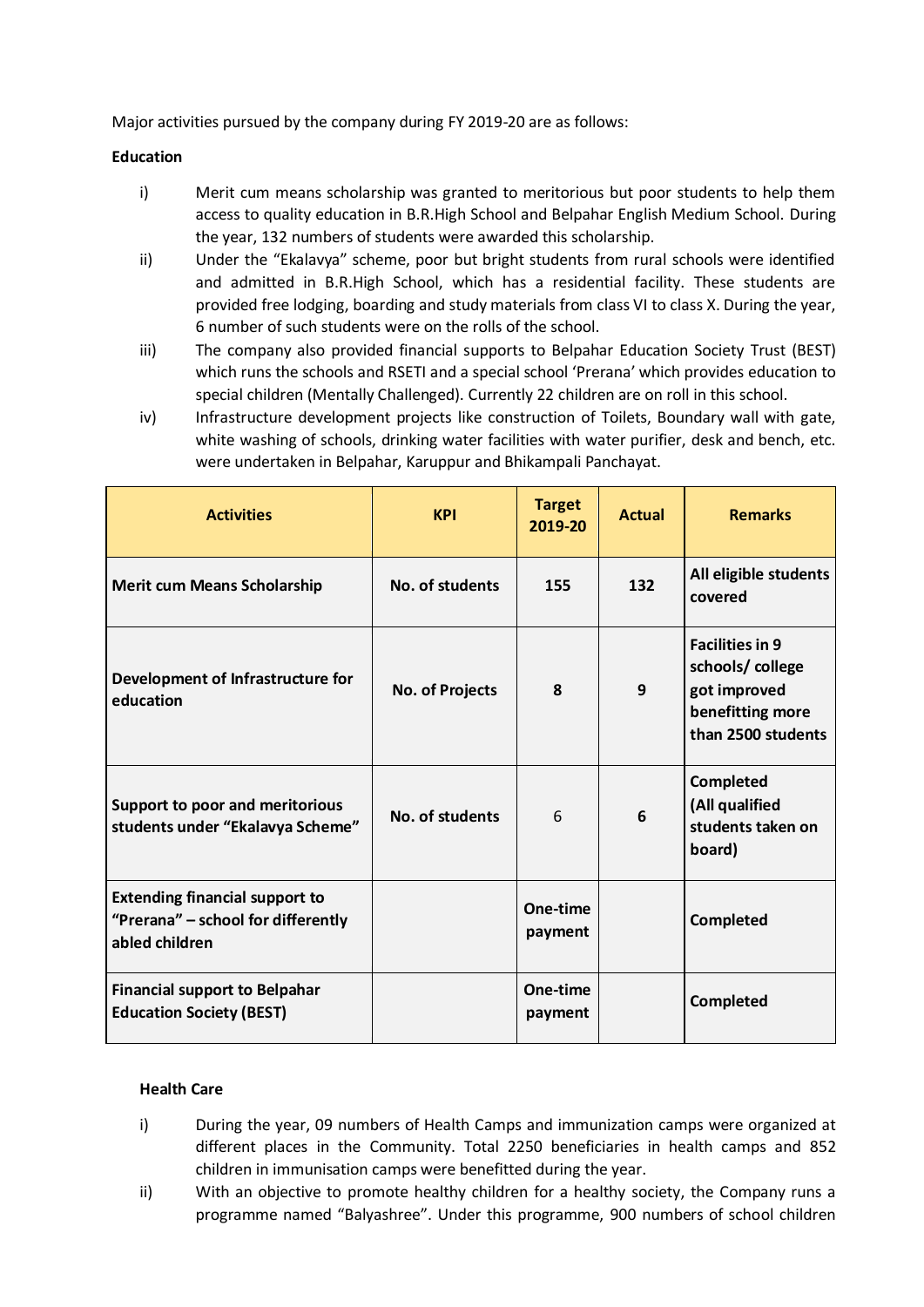had undergone periodic medical check-up during the year and suitable actions were initiated as per findings.

iii) During the year, the company extended logistics support to Govt. Health Department for running its immunisation for eradication of filaria.

| <b>Activities</b>                                                                                                            | <b>KPI</b>                                                  | <b>Target</b><br>2019-20 | <b>Achieved</b> | <b>Remarks</b>                                                        |  |
|------------------------------------------------------------------------------------------------------------------------------|-------------------------------------------------------------|--------------------------|-----------------|-----------------------------------------------------------------------|--|
| <b>Organising health</b>                                                                                                     | No of Health camps                                          | 10                       | 9               | 5 in Belpahar area                                                    |  |
| camps                                                                                                                        | No of beneficiaries                                         | 2250<br>2200             |                 | 4 in Mines area                                                       |  |
| <b>Organising Family</b><br><b>Planning Operation</b>                                                                        | No of beneficiaries                                         |                          | 39              | <b>Organised in TRL Krosaki</b><br><b>Hospital</b>                    |  |
| <b>Organising - A</b><br>focused programme                                                                                   | <b>No of Healthy Babies</b><br>born                         | All<br>eligible<br>cases | 113             |                                                                       |  |
| on healthy child.                                                                                                            | No of students covered<br>under focused medical<br>check up | 1000                     | 900             |                                                                       |  |
| "Operation Khushi"<br>Programme -<br>Correction of Cleft-lips<br>and Cleft-palate cases                                      | No of beneficiaries                                         | 50                       | $\Omega$        | Dropped due to non-<br>availability of Doctor.                        |  |
| Support to<br>immunisation /<br>No of children<br><b>National Pulse Polio</b><br>programmes                                  |                                                             | 1500                     | 852             | <b>1 National Pulse Polio</b><br>camp and at TRL Krosaki<br>Hospital. |  |
| <b>Extended supports to</b><br>Govt. Health<br>department on mass<br>immunisation<br>programme for<br>prevention of filaria. |                                                             |                          |                 | <b>New Innitiative</b><br>undertaken in<br><b>Lakhanpur Block</b>     |  |

#### **Drinking Water and Sanitation**

- o Under this programme the company ensures access to safe Drinking water through supply of Exeleven rural areas through water tanker and supply of safe drinking water through permanent pipe line to three wards of Belpahar Municipality.
- o The company has developed a drinking water facility in Mahulpada, Belpahar benefitting over 300 families. A water purifier cum chiller is installed on the Main Road of Belpahar for the general public.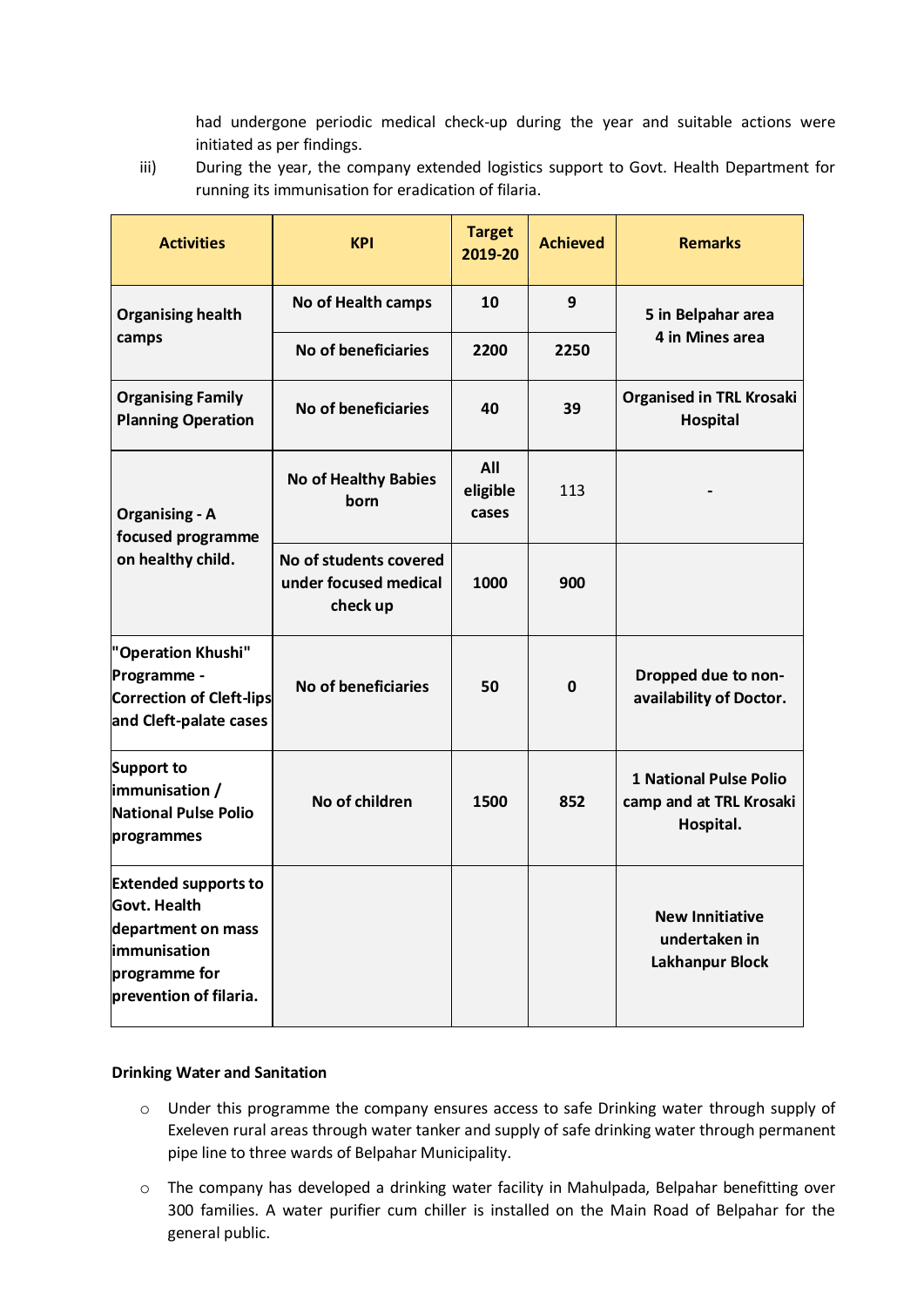- o During the year 2019-20 the company has constructed public toilet blocks for the use of general public of Belpahar. Total 02 nos. of toilet blocks were constructed at Jamkani and Mahulpada of Belpahar Municipality to prevent open defection of people.
- o The company has also organized health awareness camps / classes, village sanitization and cleanliness programmes for improvement of health and hygiene in rural areas.

| <b>Activities</b>                                                             | <b>KPI</b>             | <b>Target of</b><br>2019-20 | <b>Achieved</b> | <b>Remarks</b>   |
|-------------------------------------------------------------------------------|------------------------|-----------------------------|-----------------|------------------|
| Supply of drinking water during<br>summer season                              | No of locations        | 11                          | 11              | <b>Completed</b> |
| <b>Providing Public Toilet blocks in</b><br><b>Belpahar Municipality Area</b> | <b>No of Units</b>     | $\overline{2}$              | 2               | <b>Completed</b> |
| Development facility for safe drinking<br>water for the public.               | <b>No. of Projects</b> | 1                           | $\overline{2}$  | <b>Completed</b> |

# **Sustainable Livelihood**

The company through its flagship CSR initiative, Rural Self Employment Training Institute (RSETI) provides skill based training programmes to rural unemployed youth. Training, boarding and lodging facility which was set up by the Company at Belpahar in 2009 is now regarded as one of the top RSETIs in the Country. During the year, 885 numbers of trainees passed out from the institute. The overall rate on gainful engagement so far is around 83%.

The Sewing Centre at Bhikampali Panchayat was reopened for providing skills to village girls and women.

| <b>Activities</b>                                          | <b>KPI</b>                                   | <b>Target</b><br>2019-20 | <b>Achieved</b> | <b>Remarks</b>   |
|------------------------------------------------------------|----------------------------------------------|--------------------------|-----------------|------------------|
| <b>Running Rural Self</b>                                  | No of youths to be<br>trained                | 875                      | 885             | <b>Completed</b> |
| <b>Employment Training</b><br>Institute (RSETI)            | % of trainees gainfully<br>engaged (overall) | 80%                      | 83%             | <b>Completed</b> |
| <b>Running of Sewing Centre</b><br>at Bhikampali Panchayat | <b>No. of Trainees</b>                       | 25                       | 25              | Continuing       |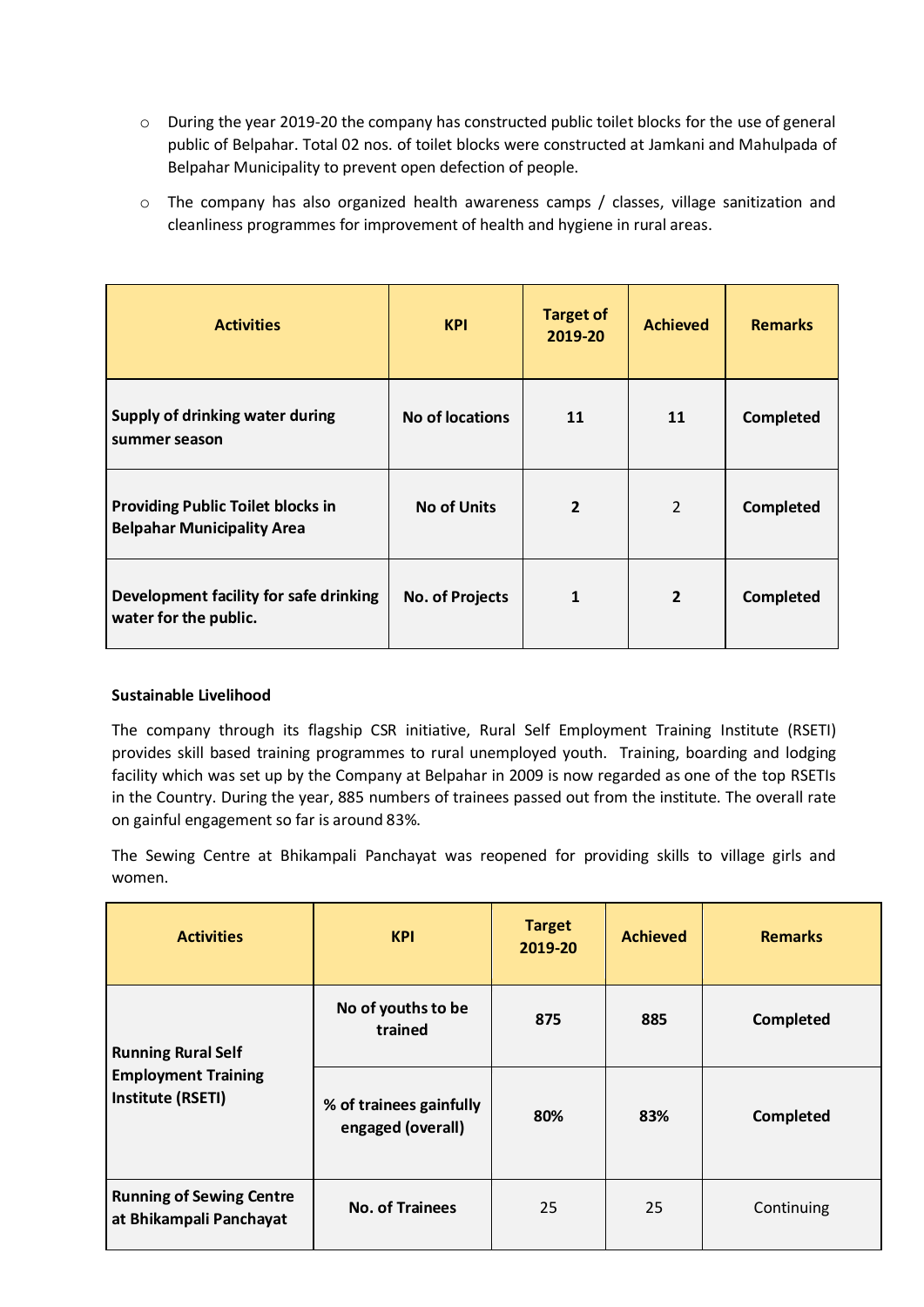# **Ethnicity**

Under ethnicity the company tries to promote and preserve the local art, craft, culture and traditions through supporting and sponsoring such events organized in villages. A number of village fair, cultural programmes, traditional festivals etc., are supported by the organization. This includes sponsoring a national level theatre festival at Belpahar.

| <b>Activities</b>                                                                                              | <b>KPI</b>                | <b>Target of</b><br>2019-20 | <b>Achieved</b> | <b>Remarks</b>                                                                     |
|----------------------------------------------------------------------------------------------------------------|---------------------------|-----------------------------|-----------------|------------------------------------------------------------------------------------|
| <b>Extending financial support to</b><br>cultural / social events to<br>promote local festivals /<br>l culture | No of events<br>supported | 40                          | 35              | All events seeking our<br>support were provided<br>material / financial<br>support |

### **Environment**

The company through its environment management programme focuses on creating a green belt in its surrounding areas. The company runs its own nursery. It plants and distributes about 20-30 thousand sampling every year to nearby industries, govt. agencies, schools and villagers of the area.

| <b>Activities</b>                                              | <b>KPI</b>                     | <b>Target</b><br>2018-19 | <b>Achieved</b> | <b>Remarks</b>                                                                                                               |
|----------------------------------------------------------------|--------------------------------|--------------------------|-----------------|------------------------------------------------------------------------------------------------------------------------------|
| Maintenance of nursery,<br>Distribution of saplings &<br>seeds | No. of saplings<br>distributed | 15000                    | 21000           | <b>Mass plantation in</b><br>Chuinpali, organizing<br>Vanamahotsava Week,<br><b>Distribution to schools</b><br>and colleges. |

# **Development of Village Infrastructure**

The company started a number of infrastructure projects in the area. These projects are identified after joint consultation with Municipality council of Belpahar, Public representatives, Government Authorities, etc. These projects are aimed at being utilised by a larger section of the society like installation of Open Gym Equipment and Bus Stops for the public, developing community hall, cremation facility, community kitchen, etc. at Belpahar and Bhikampali Panchayat.

| <b>Activities</b>                                                                                                               | <b>KPI</b>             | <b>Target</b><br>2019-20 | <b>Achieved</b> | <b>Remarks</b> |
|---------------------------------------------------------------------------------------------------------------------------------|------------------------|--------------------------|-----------------|----------------|
| Development of Infrastructure<br>facilities for Community<br>supporting improvement of<br>basic amenities and<br>infrastructure | <b>No. of Projects</b> | 9                        | 11              | Completed      |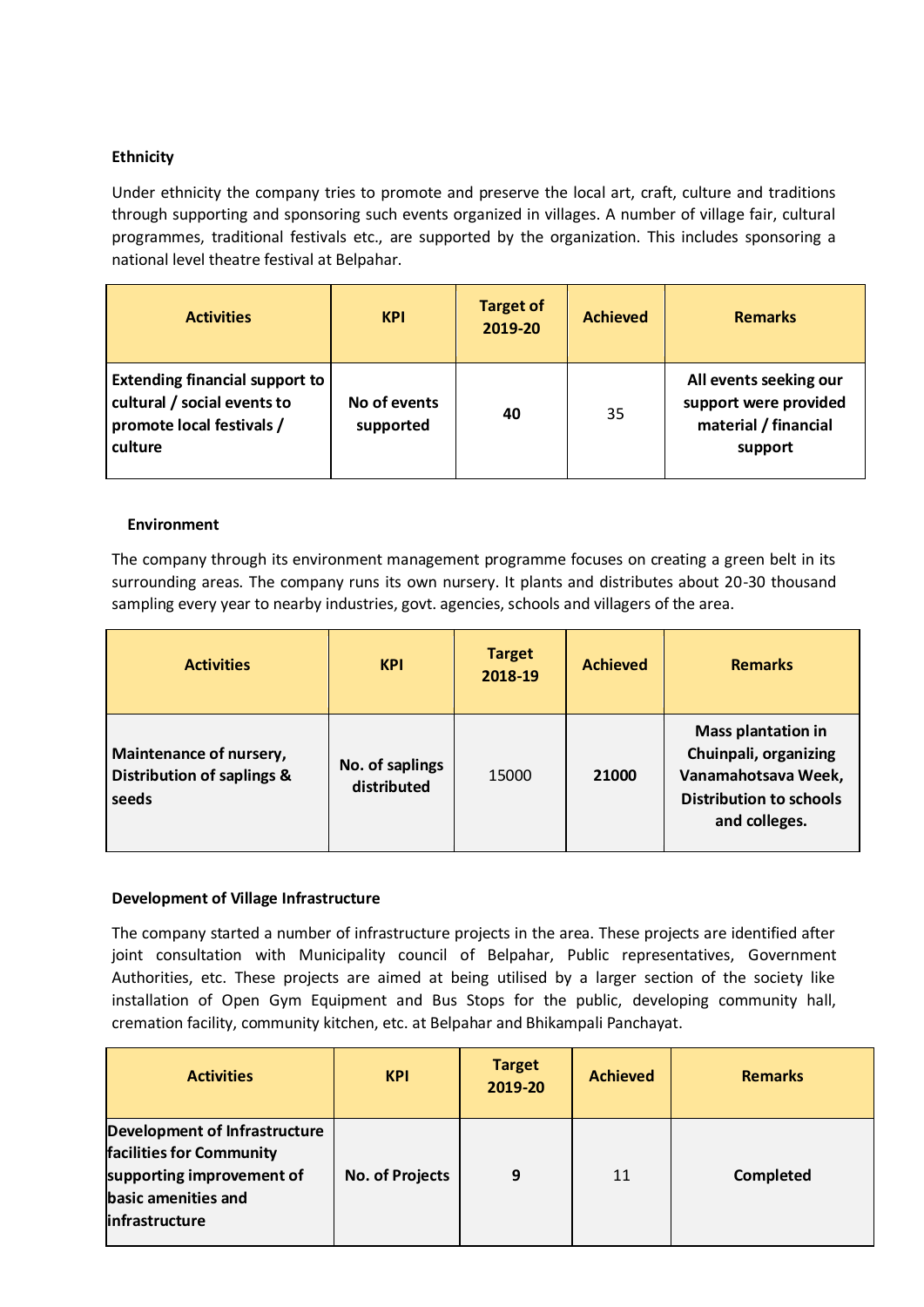### **Sports**

Under sports head the company takes several steps to promote the local sports mainly Football, Cricket, Vollyball through supporting and sponsoring such events organised in villages. A number of sports events including a district level cricket and football tournaments were organised at Belpahar.

The organisation has organised the first ever District Level Mini Marathon at Belpahar where 600 participants participated.

| <b>Activities</b>                                                   | <b>KPI</b>                      | <b>Target</b><br>2019-20 | <b>Achieved</b> | <b>Remarks</b>                                                                                       |
|---------------------------------------------------------------------|---------------------------------|--------------------------|-----------------|------------------------------------------------------------------------------------------------------|
| Supplying sports kits to rural<br>sports clubs and schools          | No of clubs /<br><b>Schools</b> | 15                       | 22              | <b>Completed</b>                                                                                     |
| <b>Organising Cricket and</b><br><b>Football Tournaments.</b>       | No. of Events                   | $\overline{\mathcal{L}}$ | $\overline{2}$  | <b>Inter Village Friendship</b><br><b>Cup Football Tournament</b><br>and Belpahar Cricket<br>League. |
| <b>Extending financial support</b><br>for organising sports events. | <b>No of Events</b>             | 8                        | 8               | <b>Completed</b>                                                                                     |
| <b>Organising Belpahar Mini</b><br><b>Marathon</b>                  | <b>No. of Events</b>            | 1                        | 1               | <b>District Level Event</b>                                                                          |

Overall, the Company has spent many times over the prescribed "minimum 2% of its profits" during the year towards its Corporate Social Responsibility. Annual Report on CSR activities of the Company in compliance with the Section 135 of the Companies Act, 2013 read with Companies (Corporate Social Responsibility Policy) Rules 2014 is annexed herewith as below.

| SI.<br>No. | <b>CSR Project or Activities</b><br><b>identified</b>                                                                                                                                                                                                                                          | <b>Sector in</b><br>which the<br>project is<br>covered | <b>Location of</b><br><b>Project</b>                                                                                                                 | <b>Amount</b><br>outlay In<br><b>Rs. Lakhs</b> | <b>Amount spent on</b><br>the projects<br>In Rs. Lakhs | <b>Amount spent</b><br>direct or through<br><b>implementing</b><br>agency |
|------------|------------------------------------------------------------------------------------------------------------------------------------------------------------------------------------------------------------------------------------------------------------------------------------------------|--------------------------------------------------------|------------------------------------------------------------------------------------------------------------------------------------------------------|------------------------------------------------|--------------------------------------------------------|---------------------------------------------------------------------------|
| 1          | Merit cum means<br>scholarship to poor and<br>meritorious students,<br><b>Total Secondary School</b><br><b>Education facilities to</b><br>talented SC/ST students,<br>development of<br>infrastructure for<br>education and financial<br>aid to School for special<br>children and BEST Trust. | <b>Education</b>                                       | At: Belpahar<br><b>Municipality</b><br>and Lakhanpur<br><b>Block</b><br>Dist:<br>Jharsuguda<br>Odisha<br>At: Karuppur,<br>Salem,<br><b>Tamilnadu</b> | 38.2                                           | 37.44                                                  | <b>Direct</b>                                                             |